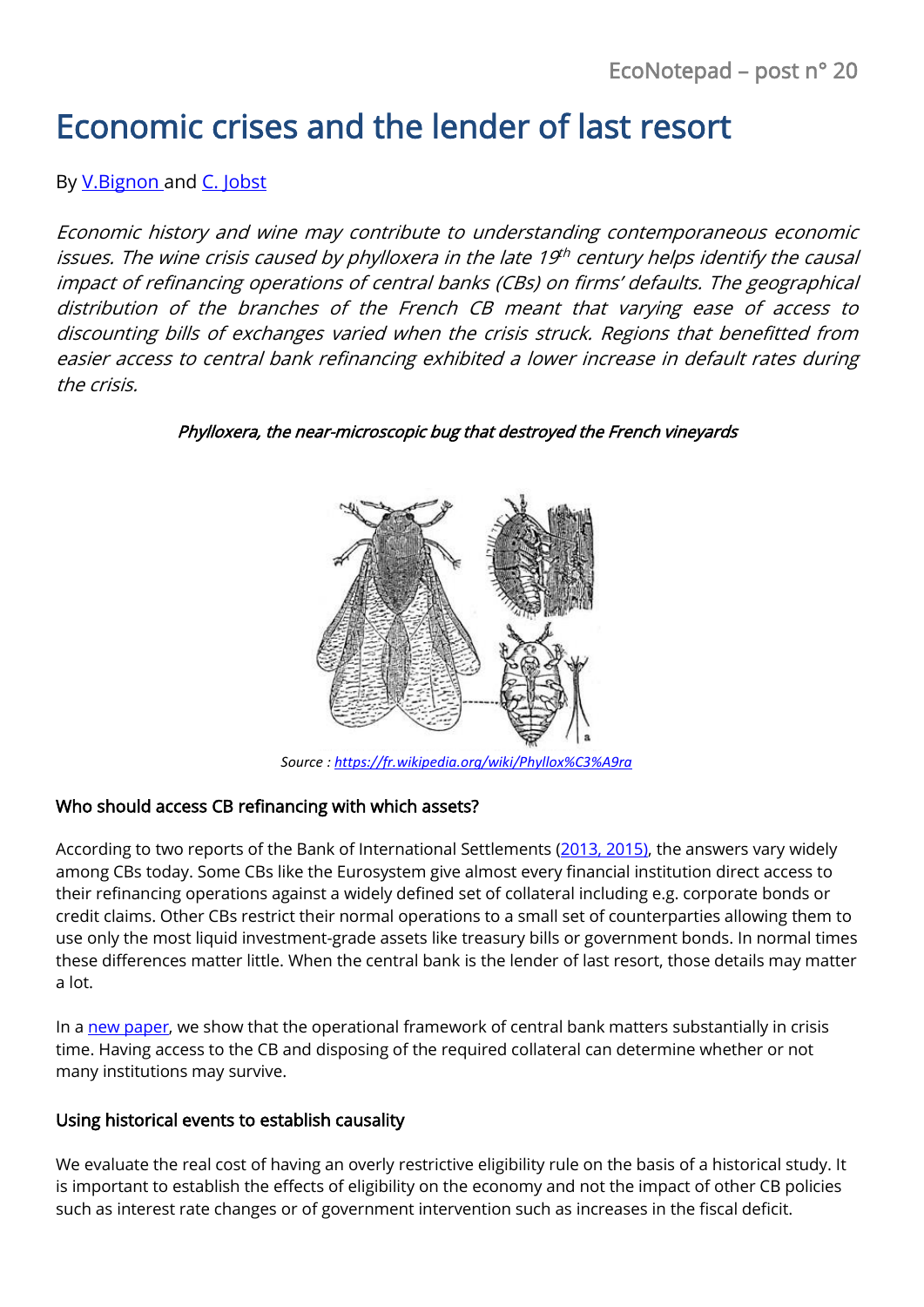History provides an example that allows us to circumvent the difficulties associated with constructing a proper counterfactual.

What is needed is two groups of identical banks, with one being eligible for central bank refinancing and the other not. In reality, however, eligibility is always tied to some economic criteria so that non-eligible counterparties (and assets) differ by definition from eligible counterparties in a number of important economic aspects, rendering a proper comparison between the two groups impossible.

#### The economic impact of phylloxera in 19th century France

The wine crisis in 19th century France caused by the appearance of the phylloxera in 1863 provides a unique natural experiment to circumvent the constraints that normally arise when testing the effects of eligibility on economic outcomes. Innocuous in its natural habitat, the near-microscopic bug destroyed the vine when it hanged on it.. Indeed, Phylloxera sucks out the sap from the vines and ultimately causes its death, which entailed the disappearance of 40% of the French vineyard at the time. The result was a sharp decrease in the share of wine as a percentage of GDP. While the French production of wine represented 6.4% of GDP in 1862, by 1890 the revenues from wine production had dropped to 2.75%. This shock was so huge that it increased both [the crime rate](http://onlinelibrary.wiley.com/doi/10.1111/ecoj.12270/abstract) and the default rates of non-agricultural firms.

Against this background of an unknown disease, the fiscal authorities did not react, nor did the Banque de France as it was forbidden by law to refinance the farmers. This income shock was not smoothed and hence was transmitted to the other sectors of the economy. From the perspective of the design of a scientific studies; this allow ruling out the opinion that the crisis was caused by an increase of risk-taking behaviors triggered by the certainty of the access to the CB discount window in which economic agents had bet on a bail-out by the central bank. The Banque de France was however especially helpful in containing the contagion from the crisis to the non-agricultural sector thanks to its network of branches and its eligibility rule. In the 19<sup>th</sup> century the Bank implemented its monetary policy by purchasing shortterm debt. In the language of the time, it was discounting bills of exchange. The purchase made the Bank liable for collecting the payment at maturity at the door of the drawee and, to this end, it operated a network of branches across the French territory and employed bank tellers.

#### Using the density of the branches to proxy ease of access to Bank's discount window

The choice of location of the Banque de France branches is explained by the history of the Banque and by its relationship with the Parliament and the other banks. Thus, the density of the branches varied across France, which means that, in districts with more branches, more firms had access to the Bank's discount window. We check whether districts with more branches experienced lower increases in default rates than districts with fewer branches. The estimation of the impact of the eligibility rule required the handcollection of a uniquely rich administrative dataset documenting the number of defaults and the stock of non-agricultural firms in each of the 85 French districts as well as local information on eligibility and the availability of other banking services.

This empirical setup is well suited for evaluating the eligibility framework. First, the arrival of phylloxera is clearly exogenous to having a local access or not to the central bank. Second, because the phylloxera affected some districts more than others and spread gradually throughout France, we can better control for other confounding factors. Last, we can exclude a potential counter-cyclical impact of fiscal policy because the government did not intervene, except by a funding of research in agronomy.

#### Access to central bank refinancing lowered firms' default rates

The estimations show that better access to central bank lending provided by local branch offices of the Banque de France significantly lowered defaults by non-agricultural firms. A counterfactual exercise